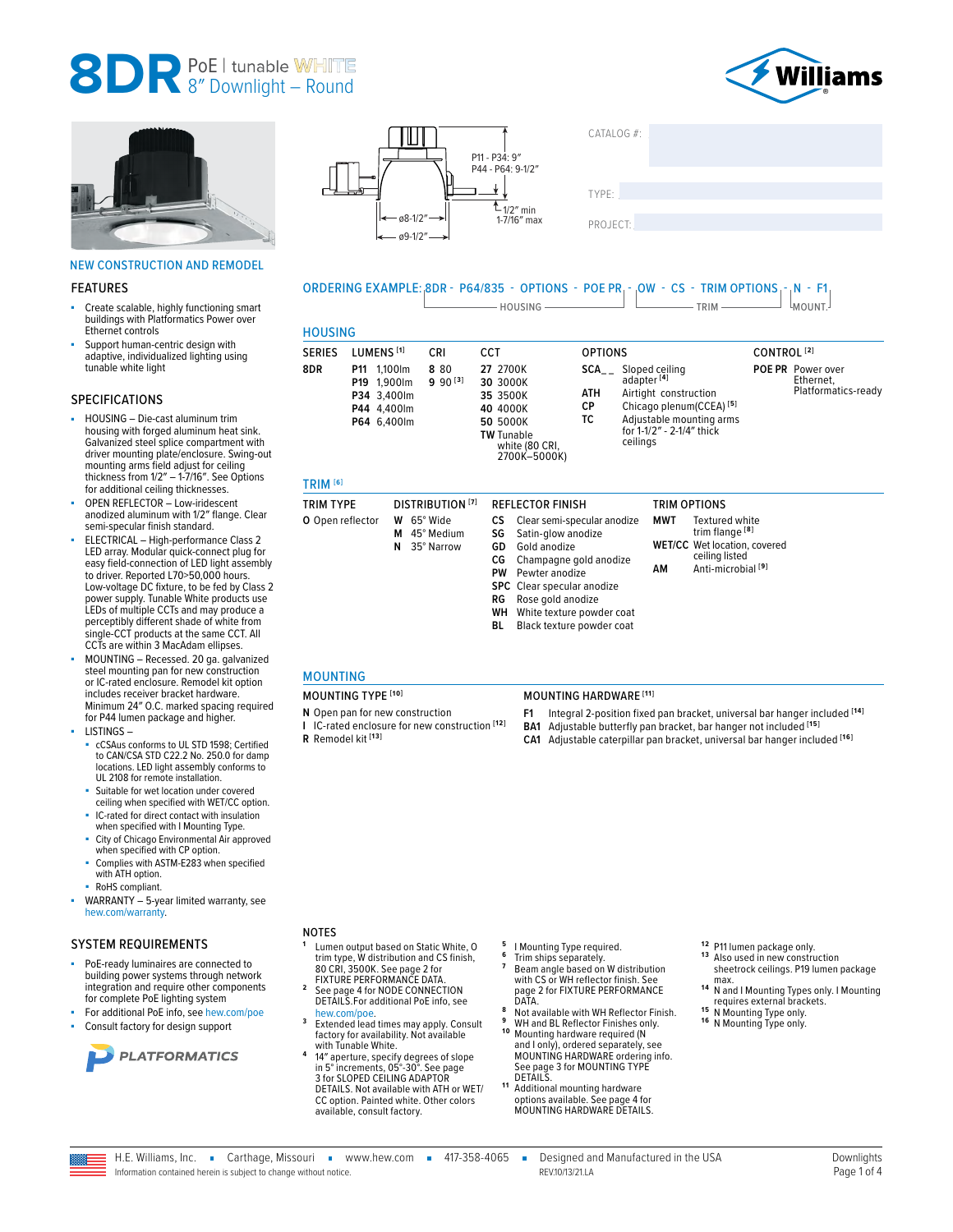### <span id="page-1-0"></span>FIXTURE PERFORMANCE DATA

#### STATIC WHITE

|            | DIST. | <b>DELIVERED</b><br><b>LUMENS</b> | <b>WATTAGE</b> | <b>EFFICACY</b><br>$\text{Im}/\text{W}$ |
|------------|-------|-----------------------------------|----------------|-----------------------------------------|
|            | w     | 1105                              | 11.6           | 95.3                                    |
| 둔          | м     | 1094                              | 11.6           | 94.3                                    |
|            | N     | 1003                              | 11.6           | 86.5                                    |
|            | w     | 1938                              | 22.8           | 85.0                                    |
| 운          | м     | 1919                              | 22.8           | 84.2                                    |
|            | N     | 1758                              | 22.8           | 77.1                                    |
|            | w     | 3382                              | 34.9           | 96.9                                    |
| P34        | м     | 3349                              | 34.9           | 96.0                                    |
|            | N     | 3068                              | 34.9           | 87.9                                    |
|            | w     | 4411                              | 47.7           | 92.5                                    |
| P44        | м     | 4369                              | 47.7           | 91.6                                    |
|            | N     | 4002                              | 47.7           | 83.9                                    |
|            | w     | 6422                              | 69.0           | 93.1                                    |
| <b>P64</b> | м     | 6361                              | 69.0           | 92.2                                    |
|            | Ν     | 5827                              | 69.0           | 84.4                                    |

| <b>TUNABLE WHITE</b> |       |                                   |                |                                         |  |  |
|----------------------|-------|-----------------------------------|----------------|-----------------------------------------|--|--|
|                      | DIST. | <b>DELIVERED</b><br><b>LUMENS</b> | <b>WATTAGE</b> | <b>EFFICACY</b><br>$\text{Im}/\text{W}$ |  |  |
|                      | W     | 952                               | 11.9           | 80.0                                    |  |  |
| 둔                    | м     | 943                               | 11.9           | 79.2                                    |  |  |
|                      | Ν     | 864                               | 11.9           | 72.6                                    |  |  |
|                      | w     | 1409                              | 17.0           | 82.9                                    |  |  |
| ဥ                    | м     | 1395                              | 17.0           | 82.1                                    |  |  |
|                      | N     | 1278                              | 17.0           | 75.2                                    |  |  |
|                      | W     | 1915                              | 23.1           | 82.9                                    |  |  |
| P34                  | M     | 1896                              | 23.1           | 82.1                                    |  |  |
|                      | N     | 1737                              | 23.1           | 75.2                                    |  |  |
|                      | w     | 2785                              | 34.3           | 81.2                                    |  |  |
| P44                  | м     | 2758                              | 34.3           | 80.4                                    |  |  |
|                      | Ν     | 2527                              | 34.3           | 73.7                                    |  |  |
|                      | w     | 3481                              | 43.5           | 80.0                                    |  |  |
| P64                  | м     | 3448                              | 43.5           | 79.3                                    |  |  |
|                      | Ν     | 3159                              | 43.5           | 72.6                                    |  |  |

#### MULTIPLIER TABLES

|        | <b>COLOR TEMPERATURE</b> |                 |                      |  |  |  |  |  |  |
|--------|--------------------------|-----------------|----------------------|--|--|--|--|--|--|
|        | CCT                      |                 | <b>LUMENS</b>        |  |  |  |  |  |  |
|        |                          | <b>STANDARD</b> | <b>TUNABLE WHITE</b> |  |  |  |  |  |  |
|        | 2700K                    | 0.92            | 0.83                 |  |  |  |  |  |  |
|        | 3000K                    | 0.98            | 1.00                 |  |  |  |  |  |  |
| 80 CRI | 3500K                    | 1.00            | 0.99                 |  |  |  |  |  |  |
|        | 4000K                    | 1.01            | 1.00                 |  |  |  |  |  |  |
|        | 5000K                    | 1.02            | 0.98                 |  |  |  |  |  |  |
|        |                          |                 |                      |  |  |  |  |  |  |
|        | 2700K                    | 0.76            |                      |  |  |  |  |  |  |
|        | 3000K                    | 0.79            |                      |  |  |  |  |  |  |
| 90 CRI | 3500K                    | 0.82            |                      |  |  |  |  |  |  |
|        | 4000K                    | 0.84            |                      |  |  |  |  |  |  |
|        | 5000K                    | 0.88            |                      |  |  |  |  |  |  |

| <b>REFI FCTOR FINISH</b> |                                            |  |  |  |  |  |
|--------------------------|--------------------------------------------|--|--|--|--|--|
| <b>NUMBER</b>            | <b>CATALOG CONVERSION</b><br><b>FACTOR</b> |  |  |  |  |  |
| cs                       | 1.00                                       |  |  |  |  |  |
| SG <sup>1</sup>          | 0.92                                       |  |  |  |  |  |
| GD                       | 0.93                                       |  |  |  |  |  |
| СG                       | በ 96                                       |  |  |  |  |  |
| PW                       | 0.86                                       |  |  |  |  |  |
| <b>SPC</b>               | 1.02                                       |  |  |  |  |  |
| RG                       | 0.88                                       |  |  |  |  |  |
| WH <sup>1</sup>          | 0.89                                       |  |  |  |  |  |
| BI 1                     | 0.47                                       |  |  |  |  |  |
|                          |                                            |  |  |  |  |  |



**1** Distribution will also be affected, consult factory.<br>■ Photometrics tested in accordance with IESNA LM-79. Results shown are based on 25℃ ambient temperature.<br>■ Static white results based on 3500K/80 CRI, actual lumens may vary +/-5%<br>■ Tunable white results based on 4000K/80 CRI, actual lumens may vary +/-5%

■ Use multiplier tables to calculate additional options.

#### PHOTOMETRY

**8DR-P64/835-OW-CS-POE-PR** Total Luminaire Output: 6422 lumens; 69 Watts | Efficacy: 93 lm/W | 80 CRI; 3500K CCT



|                          | <b>VERTICAL ANGLE</b> | <b>HORIZONTAL ANGLE</b> | <b>ZONAL LUMENS</b> |  |  |
|--------------------------|-----------------------|-------------------------|---------------------|--|--|
|                          |                       | 0°                      |                     |  |  |
|                          | ი                     | 6279                    |                     |  |  |
|                          | 5                     | 6318                    | 593                 |  |  |
|                          | 15                    | 5760                    | 1621                |  |  |
|                          | 25                    | 4982                    | 2231                |  |  |
|                          | 35                    | 2461                    | 1532                |  |  |
|                          | 45                    | 385                     | 353                 |  |  |
|                          | 55                    | 52                      | 49                  |  |  |
|                          | 65                    | 26                      | 26                  |  |  |
|                          | 75                    | 12                      | 13                  |  |  |
|                          | 85                    | 3                       | 4                   |  |  |
|                          | 90                    | 0                       |                     |  |  |
| CANDLEPOWER DISTRIBUTION |                       |                         |                     |  |  |

| LUMEN SUMMARY | <b>ZONE</b> | <b>LUMENS</b> | % FIXTURE |
|---------------|-------------|---------------|-----------|
|               | - 40        | 5977          | 93        |
|               | 0 - 60      | 6379          | 99        |
|               | $0 - 90$    | 6422          | 100       |
|               | - 180       | 6422          | 100       |







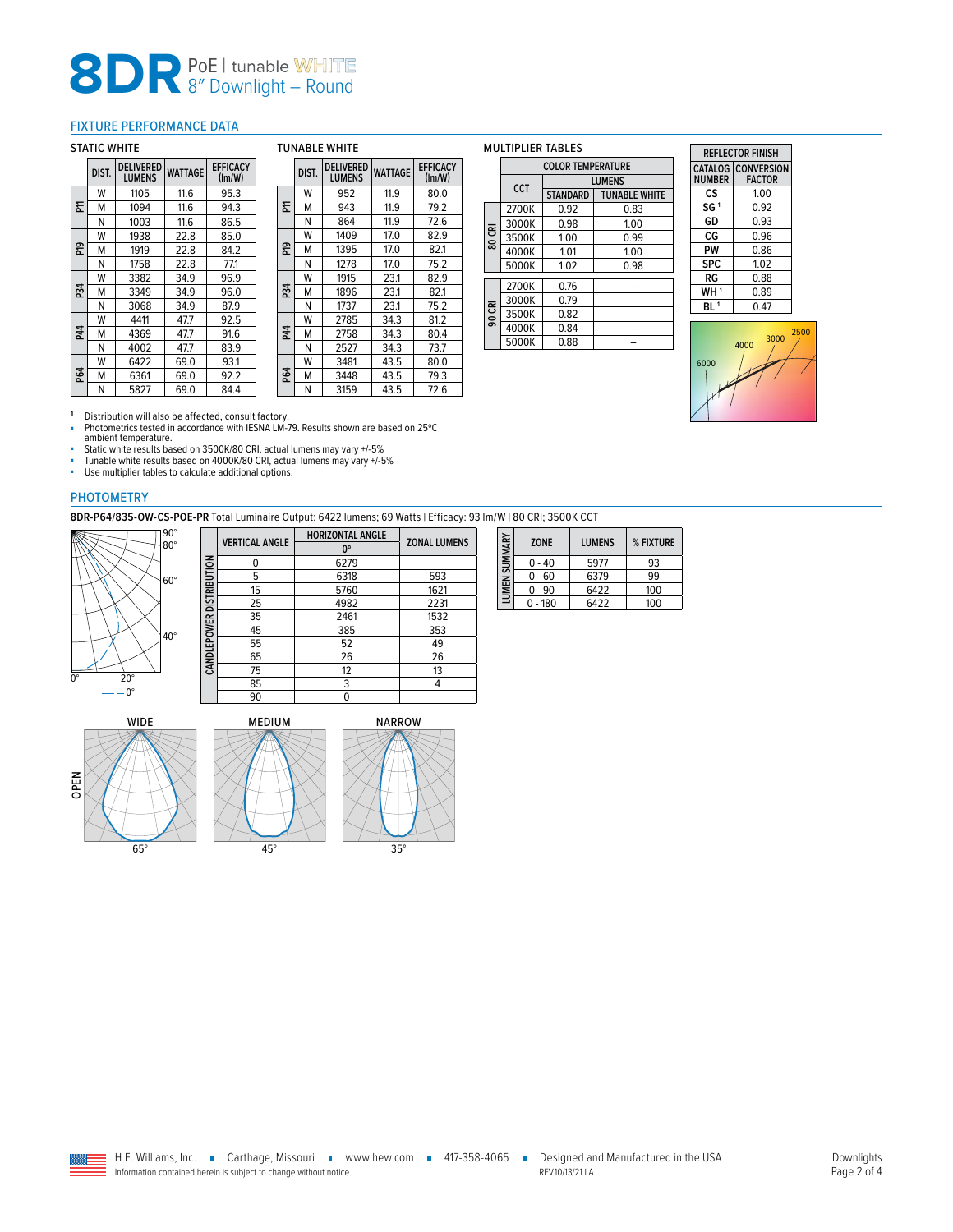### <span id="page-2-0"></span>SLOPED CEILING ADAPTOR DETAILS



| $5^\circ$<br><b>LUMENS</b> |              |               |               | A (HEIGHT) |              |               |  |  |  |  |  |  |
|----------------------------|--------------|---------------|---------------|------------|--------------|---------------|--|--|--|--|--|--|
|                            | $10^{\circ}$ | $15^\circ$    | $20^{\circ}$  | $25^\circ$ | $30^\circ$   | <b>HEIGHT</b> |  |  |  |  |  |  |
| $13 - 5/16''$<br>P11 - P34 | $13 - 3/8"$  | $13 - 5/16''$ | $13 - 3/16''$ | 13''       | $12 - 5/8''$ | $13 - 3/4"$   |  |  |  |  |  |  |
| $14 - 3/4"$<br>P44 - P64   | 14-13/16"    | $14 - 3/4"$   | $14 - 5/8"$   | 14-5/16"   | 14''         | 15''          |  |  |  |  |  |  |

Ceiling cutout: ø14-3/8″

#### REFLECTOR FINISH DETAILS

| <b>SPC</b>     | SG         | PW     | GD   | СG             | RG        | ິ                         | WH | BL    |
|----------------|------------|--------|------|----------------|-----------|---------------------------|----|-------|
| Clear specular | Satin-glow | Pewter | Gold | Champagne gold | Rose gold | Clear semi-specular White |    | Black |
|                |            |        |      |                |           |                           |    |       |

#### <span id="page-2-1"></span>MOUNTING TYPE DETAILS

Ceiling cutout 9-1/16″ for all mounting types.



Driver and Junction Box